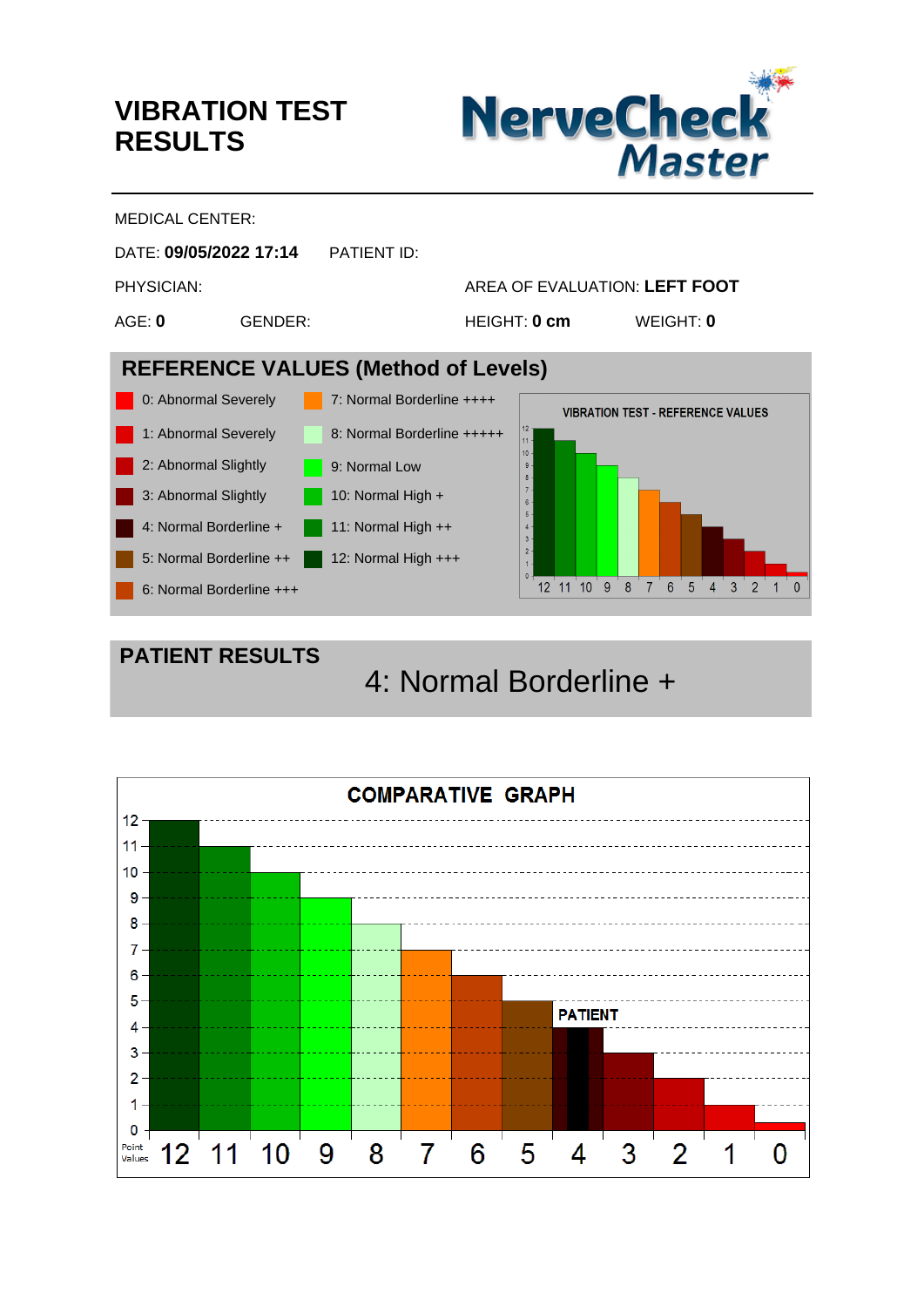**COLD TEST RESULTS**





**PATIENT RESULTS**

6: Normal High ++

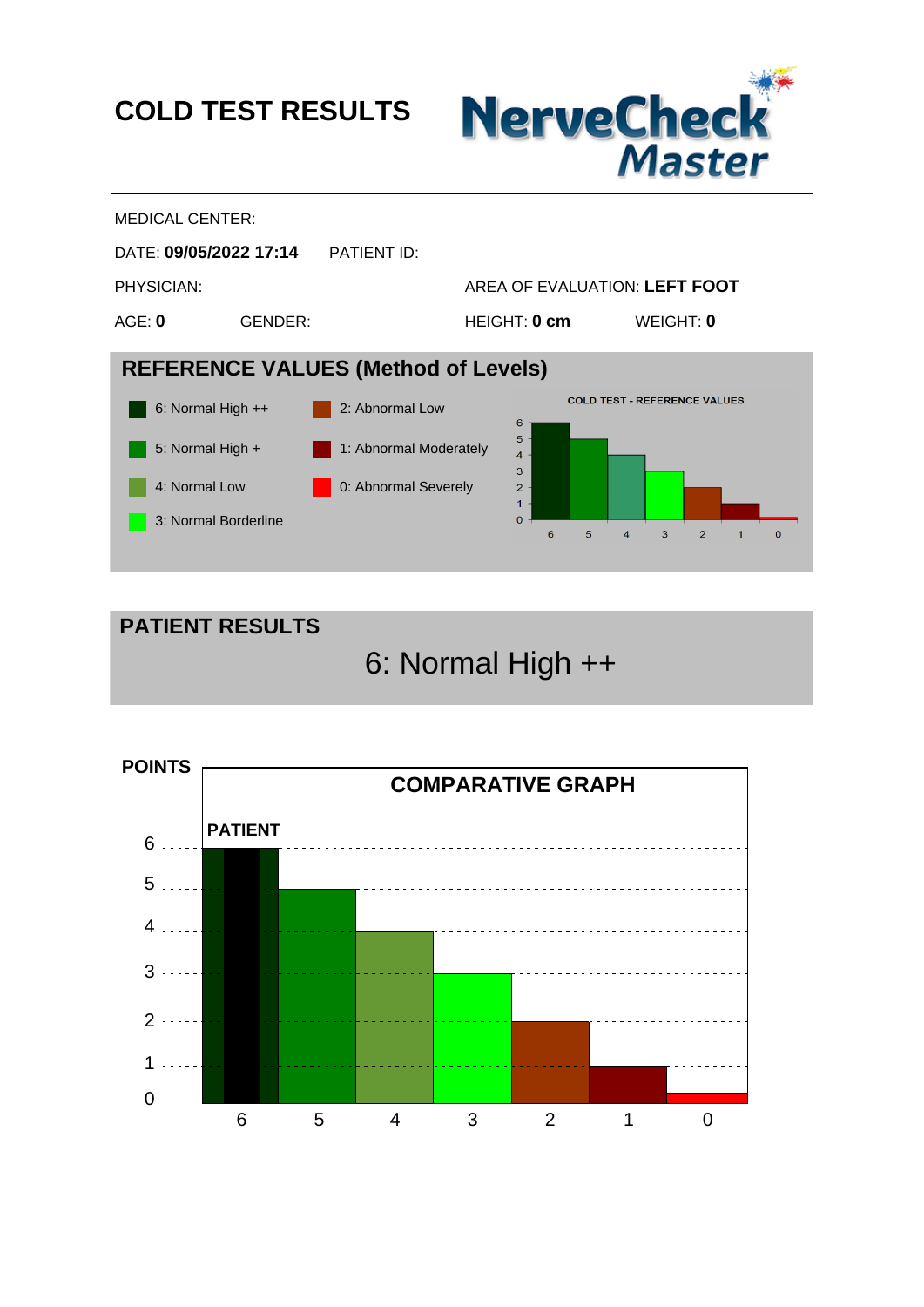**WARM TEST RESULTS**







6: Normal High ++